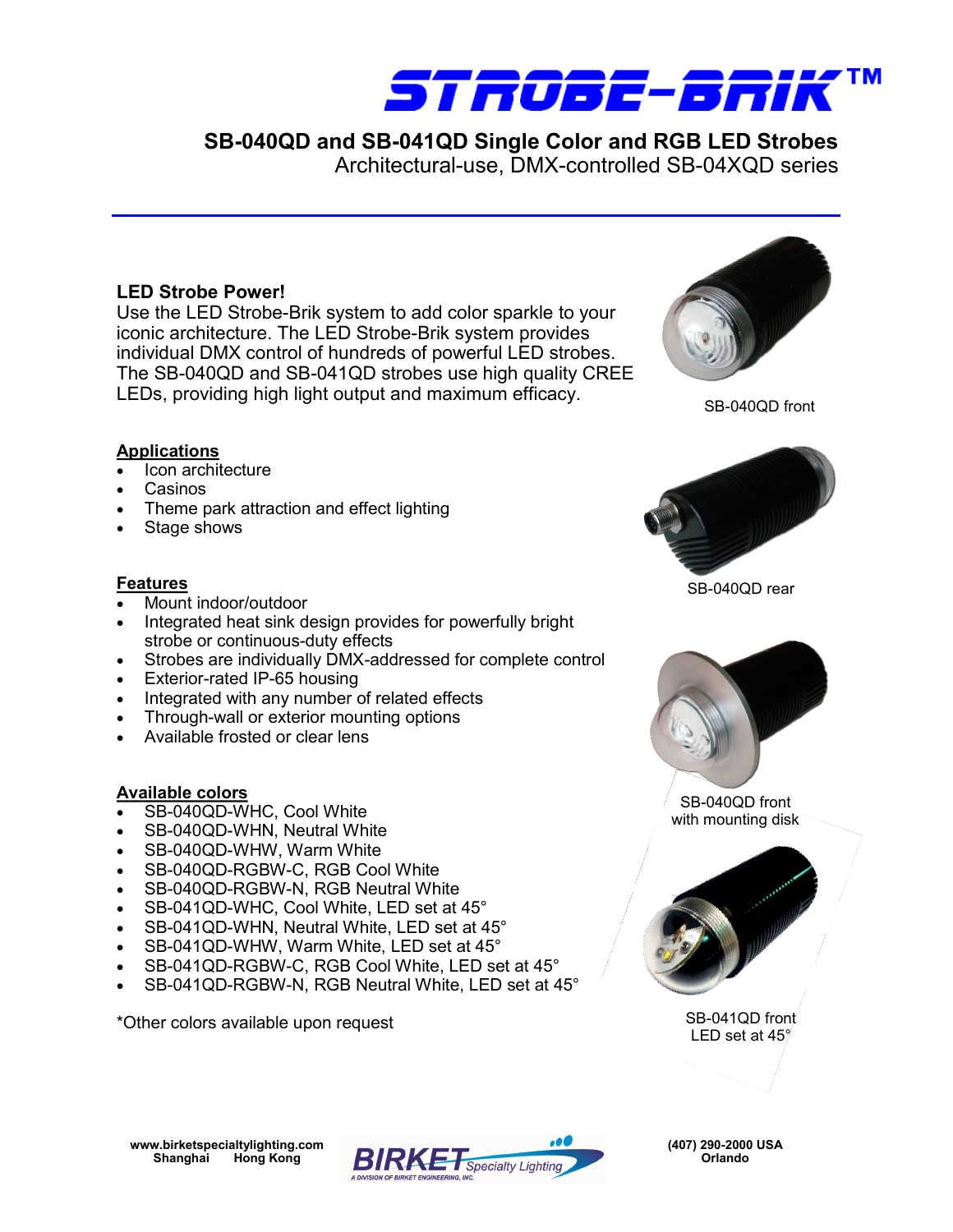

Architectural-use, DMX-controlled SB-04XQD series

### **Specifications**

- White max current = 1000mA, RGB max current = 1000mA/channel
- 1.73" dia. X 4.65" long
- For use with 1500mA LED Brik-16 and Brik-32 controllers
- One DMX address per single-color strobe, four addresses per RGB strobe

| <b>Part Number</b>    | Type               | Watts<br>@1000mA | Luminous Flux<br>[Lm]<br>@ 1000 mA | Dominant Wave-<br>length[nm] | Viewing<br>Angle<br>[Degrees] |
|-----------------------|--------------------|------------------|------------------------------------|------------------------------|-------------------------------|
| SB-040QD-WHC          | Cool White         | $-3.0$           | 385                                | 5000-8300K                   | 125                           |
| SB-040QD-WHN          | Neutral White      | $-3.0$           | 357                                | 3700-5000K                   | 125                           |
| SB-040QD-WHW          | Warm White         | $-3.0$           | 302                                | 2600-3700K                   | 125                           |
| SB-040QD-RGBW-C White | <b>RGB Cool</b>    | 2.7/3.8/3.4/3.4  | 117/156/31/225                     | 625/528/458/6850K            | 130                           |
| SB-040QD-RGBW-N White | <b>RGB Neutral</b> | 2.7/3.8/3.4/3.4  | 117/156/31/225                     | 625/528/458/4000K            | 130                           |
| SB-041QD-WHC          | Cool White         | $-3.0$           | 385                                | 5000-8300K                   | 125                           |
| SB-041QD-WHN          | Neutral White      | $-3.0$           | 357                                | 3700-5000K                   | 125                           |
| SB-041QD-WHW          | Warm White         | $-3.0$           | 302                                | 2600-3700K                   | 125                           |
| SB-041QD-RGBW-C White | <b>RGB Cool</b>    | 2.7/3.8/3.4/3.4  | 117/156/31/225                     | 625/528/458/6850K            | 130                           |
| SB-041QD-RGBW-N White | <b>RGB Neutral</b> | 2.7/3.8/3.4/3.4  | 117/156/31/225                     | 625/528/458/4000K            | 130                           |

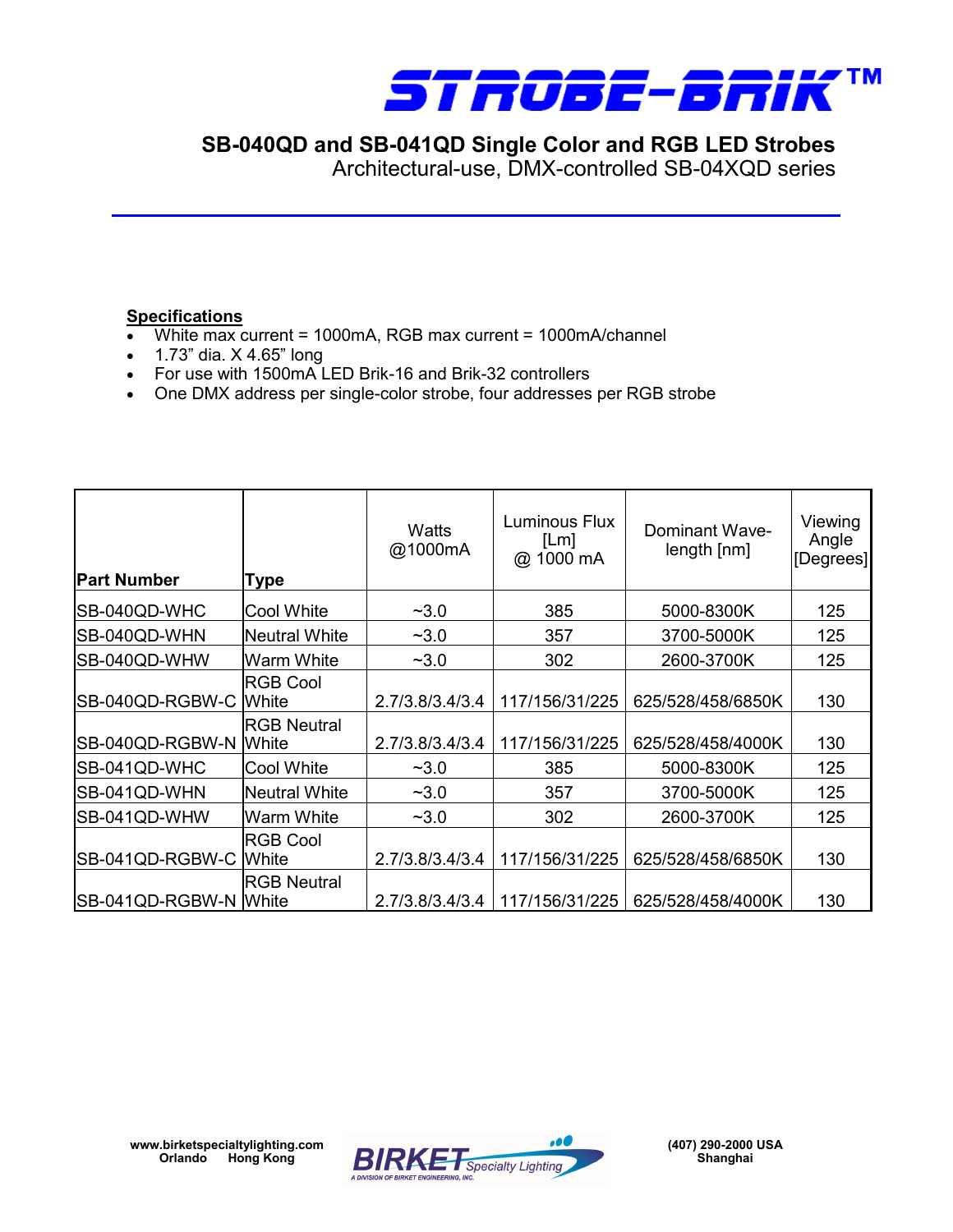

Architectural-use, DMX-controlled SB-04XQD series

SB-040QD with Mounting Disk



SB-041QD with Mounting Disk